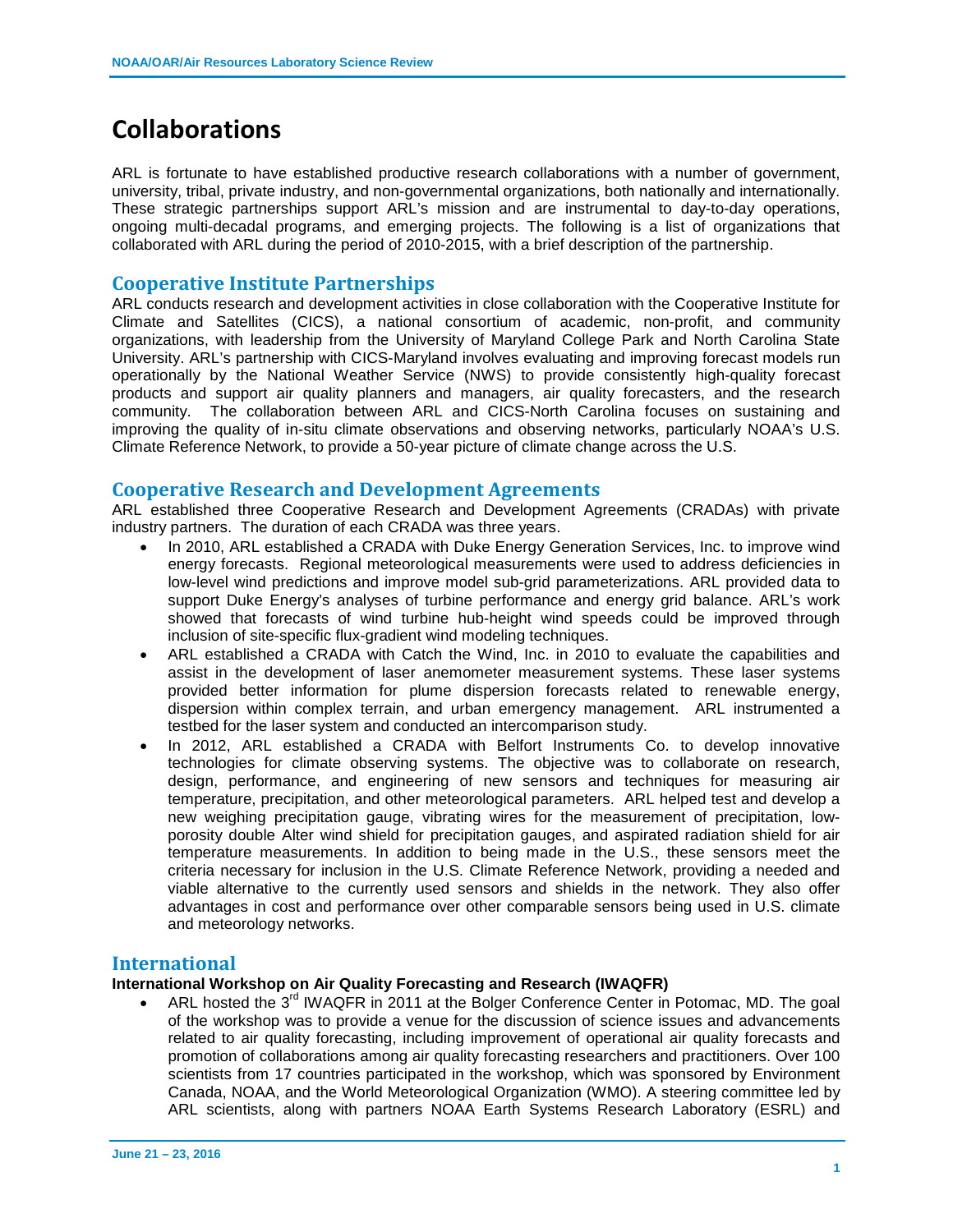NWS, published proceedings in *Eos*, the American Geophysical Union's international newspaper. The article summarized the latest developments and areas of active research associated with several national air quality forecasting programs in Europe, Asia, and Americas.

In 2015, ARL hosted the  $7<sup>th</sup>$  IWAQFR in College Park, MD, which focused on the need to acquire temporally and spatially relevant satellite data, develop high resolution models and ensemble modeling systems, and address current limitations in atmospheric aerosol science. Over 100 scientists, including 20 international participants from South America, Australia, Canada, Asia, and Europe, engaged in scientific discussions and attended a town hall, which announced the official release of a prototype marine isoprene emissions product developed by ARL and NESDIS/STAR from Joint Polar Satellite Systems products. A special journal issue is planned for the Journal of the Air and Waste Management Association for late 2016.

#### **World Meteorological Organization (WMO)**

- In partnership with Environment Canada and the Australian Bureau of Meteorology, ARL develops atmospheric dispersion model products that are used by the WMO Regional Specialized Meteorological Centers (RSMC) in response to major nuclear accidents around the world.
- ARL's research with the Global Observing System for Climate (GCOS) Reference Upper-Air Network (GRUAN) includes direct collaborations with Bodeker Scientific in New Zealand and Deutscher Wetterdienst in Germany.

#### **Argentina**

• ARL collaborates with the University of Cordoba to model dust and salt storms.

#### **Asia Pacific Mercury Monitoring Network**

• In collaboration with environmental program officers from a consortium of Asian nations (Taiwan, Vietnam, Philippines, Indonesia, Thailand, etc.), ARL works in conjunction with U.S. EPA and the National Atmospheric Deposition Program to provide technical guidance and expertise for the design and implementation of an Asian mercury monitoring network.

#### **Canada**

- ARL partners with Environment Canada researchers from Saskatoon, Saskatchewan; Dartmouth, Nova Scotia; and Toronto, Ontario, to analyze and develop corrections for precipitation measurements and ensure that U.S. national network precipitation measurements and Canadian national network precipitation measurements are comparable, a significant advancement for continental scale analyses of wet deposition.
- ARL has a Memorandum of Understanding with Environment Canada that calls for the establishment of a visibility and particle speciation monitoring site in remote Western Canada. The site is operated as part of the U.S. Interagency Monitoring of Protected Visual Environments (IMPROVE) network.
- In collaboration with the University of British Columbia-Vancouver, ARL develops methods for observed water and carbon flux measurements.
- ARL participates in the Lake Superior Work Group, a binational group of State, Federal, Provincial, and Tribal governments, who work together to protect, restore, and maintain Lake Superior. In this role, ARL conducted an analysis and prepared a detailed report describing source attribution for atmospheric mercury deposition to Lake Superior.

#### **China**

- ARL collaborates closely with Peking University in Beijing and the Najing University of Information Science and Technology on air pollutant measurements and atmospheric oxidation chemistry.
- ARL conducts assessments and analyses of extreme climate anomalies and its impacts on China.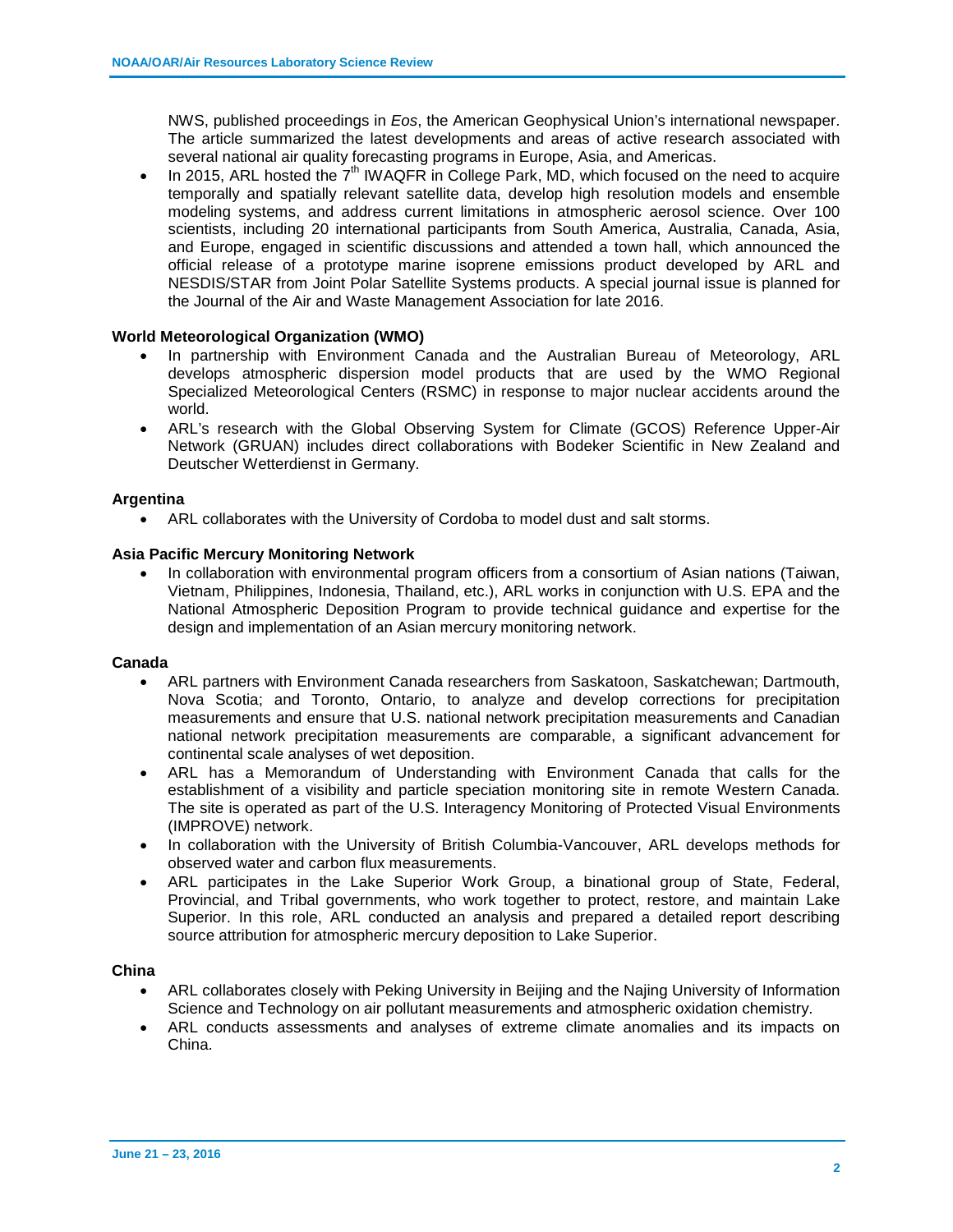### **France**

- ARL performs back trajectories to determine the origin of metals from pre-columbine civilizations in partnership with Chargé de Recherche CNRS, EcoLab Campus Ensat.
- In collaboration with AgroParisTech, ARL studies air-surface exchange of ammonia and incorporates data into bi-directional exchange models.
- ARL works with the European Space Agency to analyze satellite remote-sensed soil moisture data.

#### **Italy**

• Through the Global Mercury Observation System, ARL, along with the U.S. EPA Clean Air Markets Division and NOAA Earth Systems Research Laboratory, participates in the collection and dissemination of atmospheric mercury data at NOAA's Mauna Loa Observatory.

#### **Korea**

- ARL signed a Memorandum of Understanding with the National Institute for Environmental Research of Republic of Korea Universities in support of air quality modeling research activities.
- ARL collaborates with the National Institute of Environmental Research and Ajou University in Suwon, Korea, to develop an air quality forecast system in East Asia.

#### **Mexico**

• ARL conducted a back-trajectory analysis to aid in the interpretation of atmospheric pesticide samples and taught the investigators how to conduct the analysis.

#### **New Zealand**

• With the National Institute of Water and Atmospheric Research (NIWA), ARL analyzes and presents eddy covariance measurements of water and carbon dioxide fluxes from different agricultural systems in New Zealand.

#### **Norway**

• ARL collaborates closely with the Norwegian Meteorological Institute in Oslo to develop transfer functions for precipitation measurements.

#### **Spain**

- In close collaboration with the regional Spanish Meteorological Agency (AEMET) office in Zaragoza, ARL analyzes and presents climate data from measurement sites within the Spanish Pyrenees.
- ARL partners with the University of Huelva on various atmospheric modeling topics, such as local arsenic transport and Saharan dust transport.
- ARL collaborates with the Centro de Investigaciones Energeticas, Medioambientales y Tecnologicas (CIEMAT), Government of Spain, to study formation of secondary organic aerosols (SOA).

#### **Sweden**

• ARL conducted a back-trajectory analysis to aid in the interpretation of atmospheric pesticide samples and taught the investigators how to conduct the analysis.

#### **United Kingdom**

- ARL works with the European Centre for Medium-Range Weather Forecasts (ECMWF) on boundary layer research and model development.
- ARL partners with the University of Reading on stratospheric temperature research.
- ARL collaborates on studies of upper-air climate change and stratospheric sudden warming events with the UK Meteorological Office.
- As part of its work with various Volcanic Ash Advisory Centers (UK, U.S., Australia, Canada, Japan, and France), ARL created a proto-type web page to be used by the centers for comparing model outputs.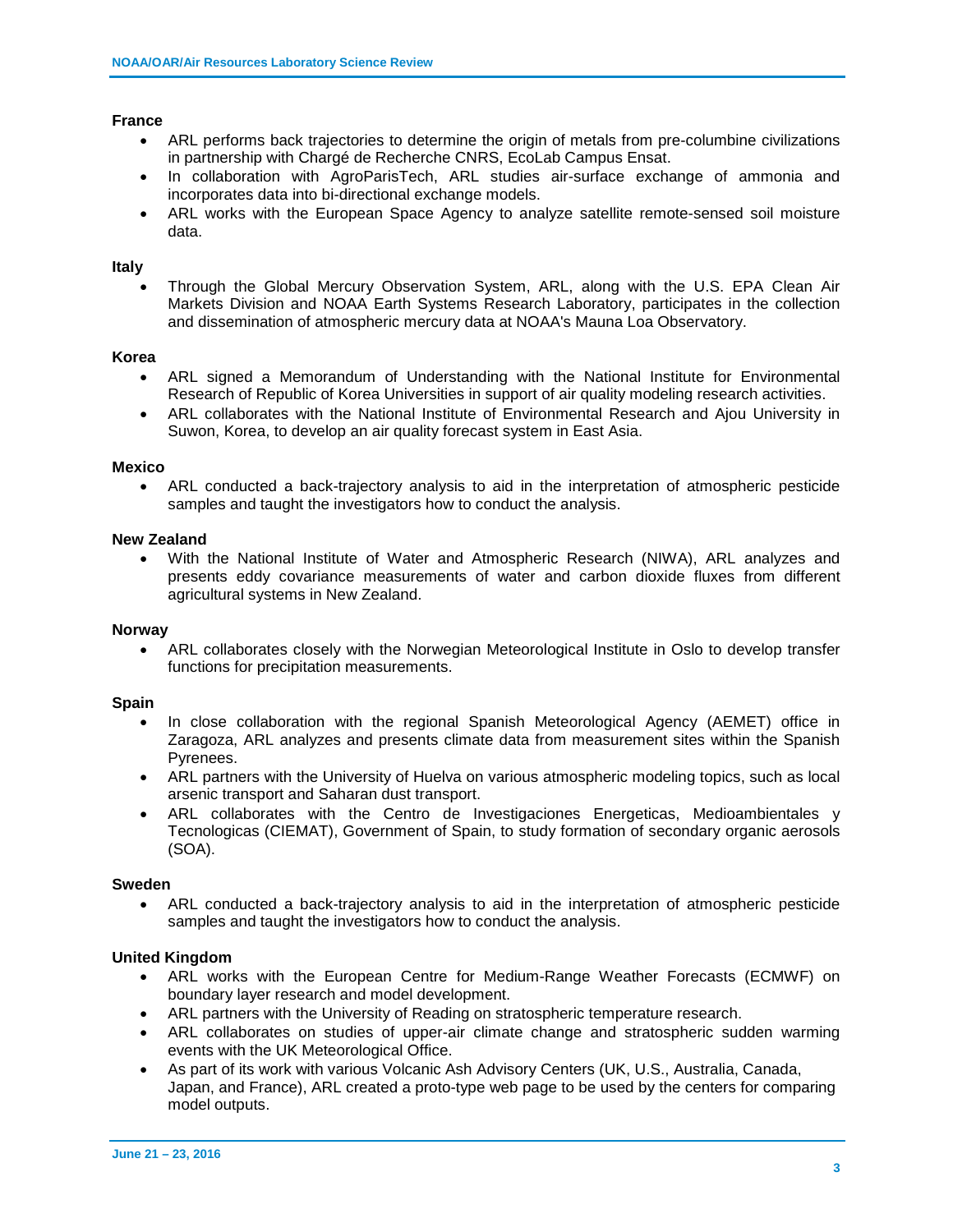# **National**

### **National Oceanic and Atmospheric Administration**

- ARL collaborates with the OAR ESRL on the development of plans for a complete Surface Energy Budget Network.
- ARL worked closely with the OAR ESRL on field observations and forecast model improvements for the Wind Forecast Improvement Project 1 and 2.
- ARL hosts instrumentation and provides basic maintenance and repair of the research stations for the OAR ESRL's Surface Radiation (SURFRAD) network and the Ground-Based GPS Meteorology Network at the Nevada National Security Site.
- ARL and the NOS Office of Response and Restoration partner to develop a joint dispersion modeling system which combines results of chemical spills from the Computer-Aided Management of Emergency Operations (CAMEO) software with dispersion calculations from the Hybrid Single Particle Lagrangian Integrated Trajectory Model (HYSPLIT), and displays the resulting plume simulation.
- ARL and the NESDIS Center for Satellite Applications and Research collaborate on emergency response volcanic ash HYSPLIT modeling using satellite analyses and on radiosonde temperature corrections.
- ARL collaborates with the NWS National Centers for Environmental Prediction, Alaska Region, Alaska Aviation Weather Unit, Aviation Services Branch, in addition to the NESDIS Satellite Analysis Branch, for the NOAA volcanic ash program.
- For the National Air Quality Forecast Capability, ARL partners with the NWS Office of Science and Technology Integration and the National Centers for Environmental Prediction Environmental Modeling Center.
- For the NOAA Smoke Forecasting System, ARL partners with the NESDIS Satellite Products and Services Division.
- ARL collaborates with the NESDIS Center for Satellite Applications and Research on satellite calibration and validation.
- ARL partners with the OAR Earth System Research Laboratory for research in renewable energy, nitrogen chemistry, mercury measurement, carbon dioxide footprints at a continental scale, dispersion modeling, stratospheric sudden warmings, climate engineering, and extreme weather events.
- ARL collaborates with the Cooperative Program for Operational Meteorology, Education, and Training (COMET) program to update HYSPLIT training materials and examples designed to support the forecasters at the NWS Weather Forecast Offices.
- In partnership with the OAR Geophysical Fluid Dynamics Laboratory, ARL conducts boundary layer research and studies to improve the representation of reactive nitrogen exchange between the land and atmosphere.
- ARL partners with the NESDIS National Center for Environmental Data on the U.S. Climate Reference Network (US-CRN) and research focused on the soil moisture, air temperature, and precipitation measurements recorded by the US-CRN.
- ARL works with NWS to implement model updates into operational HYSPLIT products.
- ARL has an ongoing collaboration with the Pocatello, ID Weather Forecast Office on sharing local modeling products and observations. The WFO also makes extensive use of observations from ARL's 34-tower meteorological network when issuing forecasts, watches, and warnings.
- In partnership with NOS, ARL investigated methods to improve understanding of the biological, chemical, and physical processes that drive the exchange of greenhouse gases and nutrients between the atmosphere, land, and water in coastal ecosystems.
- ARL collaborates with the National Estuarine Research Reserves (NERRs) in the continued operation of the Grand Bay NERR atmospheric mercury monitoring site in Moss Point, MS.
- ARL partners with the NESDIS National Center for Environmental Prediction on improving landsurface-model parameterizations.
- ARL collaborates with the NWS Las Vegas Weather Forecast Office on boundary layer meteorology. The various ARL mesonets, including a 10 m tower network and a lightning detection network, provide much needed information in a vastly data sparse region. These data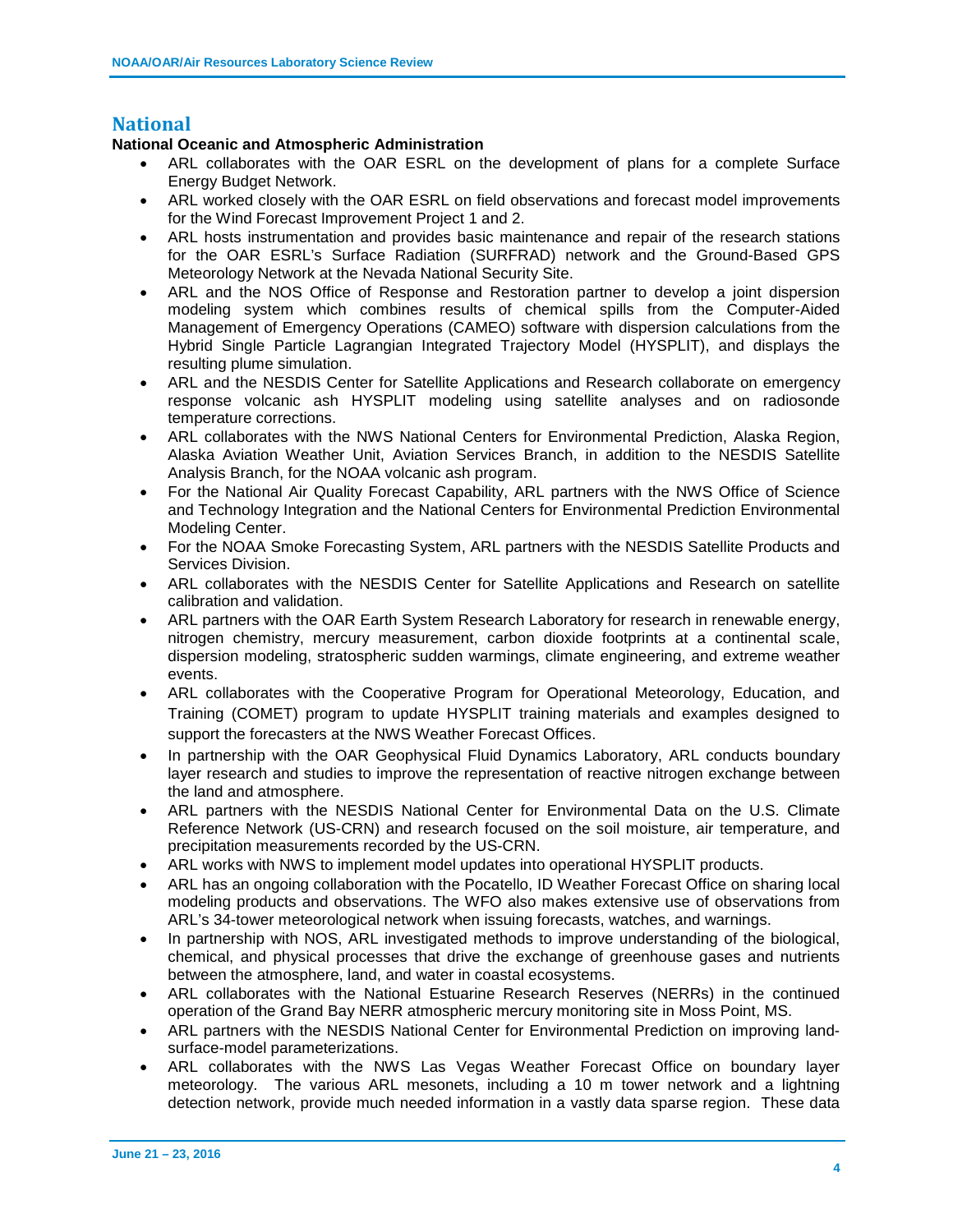describe boundary layer characteristics of the region that are critical to providing information to protect people and property from high winds, flooding, extreme heat, and lightning.

### **Other Federal Government**

- ARL collaborates closely with the Idaho National Laboratory emergency response personnel in the development of HYRAD (HYSPLIT Radiological), an application combining the use of the HYSPLIT model for calculating radiological dispersion, and a new user interface.
- ARL works with the Pacific Northwest Laboratory to expand implementation of HYRad across all DOE facilities.
- ARL conducts volcanic ash R&D work in partnership with the Federal Aviation Administration.
- ARL collaborates with the U.S. Environmental Protection Agency in using the EPA RadNet radiation measurement network to improve dispersion modeling results by using inverse modeling techniques to estimate the nuclear source term during accidents. A Memorandum of Agreement is in development.
- ARL works with the U.S. Nuclear Regulatory Commission through a Memorandum of Understanding on research related to atmospheric transport and dispersion of pollutants in severe nuclear accidents.
- ARL collaborates on climate engineering detection with the NASA Langley Research Center.
- ARL collaborates with the NASA Goddard Space Center and the NASA Jet Propulsion Laboratory to compare satellite land surface temperature measurements to tower- and aircraft-based measurements of land surface temperature.
- ARL partners with the NASA Goddard Space Center for dust data analysis.
- With the U.S. Forest Service Rocky Mountain Research Station in Fort Collins, CO, ARL quantifies errors in sonic anemometer measurements.
- With the National Park Service in Fairbanks, AK, ARL conducts research to provide more accurate temperature calibration equations for the NPS climate network.
- ARL conducts scientific studies and monitoring programs with the EPA Clean Air Markets Division to address atmospheric mercury measurements and regional and global modeling.
- As part of the National Atmospheric Deposition Program, ARL collaborates with the U.S. Department of Agriculture, National Park Service, U.S. EPA, U.S. Forest Service, and U.S. Geological Survey to monitor the concentration and deposition of major ions and mercury in precipitation, as well as speciated mercury in air.
- ARL works with National Institute of Standards and Technology to determine carbon dioxide footprints in urban areas.
- ARL collaborates with the U.S. Department of Defense on development of an inline HYSPLIT-WRF model.
- ARL partners with the DOE Richland Operations Office and the Office of River Protection to estimate ash concentrations originating from the resuspension of volcanic ash.
- In partnership with the DOE Pacific Northwest National Laboratory, ARL develops calculations of nuclide transport and dispersion.
- ARL collaborates with the U.S. Forest Service Fire Sciences Laboratory on field studies in complex terrain to improve wind-field modeling for wildfires and other applications.
- ARL works with the DOE Subcommittee on Consequence Assessment and Protective Actions (SCAPA) on the development of Software Quality Assurance (SQA) documentation for HYSPLIT and HYRad that has enabled their acceptance as modeling tools for radiological releases and assessments.
- ARL partners with the DoD, DHS, DOE, and EPA to conduct atmospheric tracer studies and improve dispersion modeling.
- ARL collaborates with DOE through a Memorandum of Understanding to provide emergency response support associated with accidental releases of hazardous substances and wildfires, and operates a meteorological network in collaboration with the DOE Idaho National Laboratory.
- ARL worked with NASA on the implementation and operation of ground-based chemical detection equipment in the 2013 DISCOVER-AQ field program.
- ARL partners with the EPA for the Great Lakes Restoration Initiative and provides modeling analysis to estimate the atmospheric transport and deposition of mercury to the Great Lakes.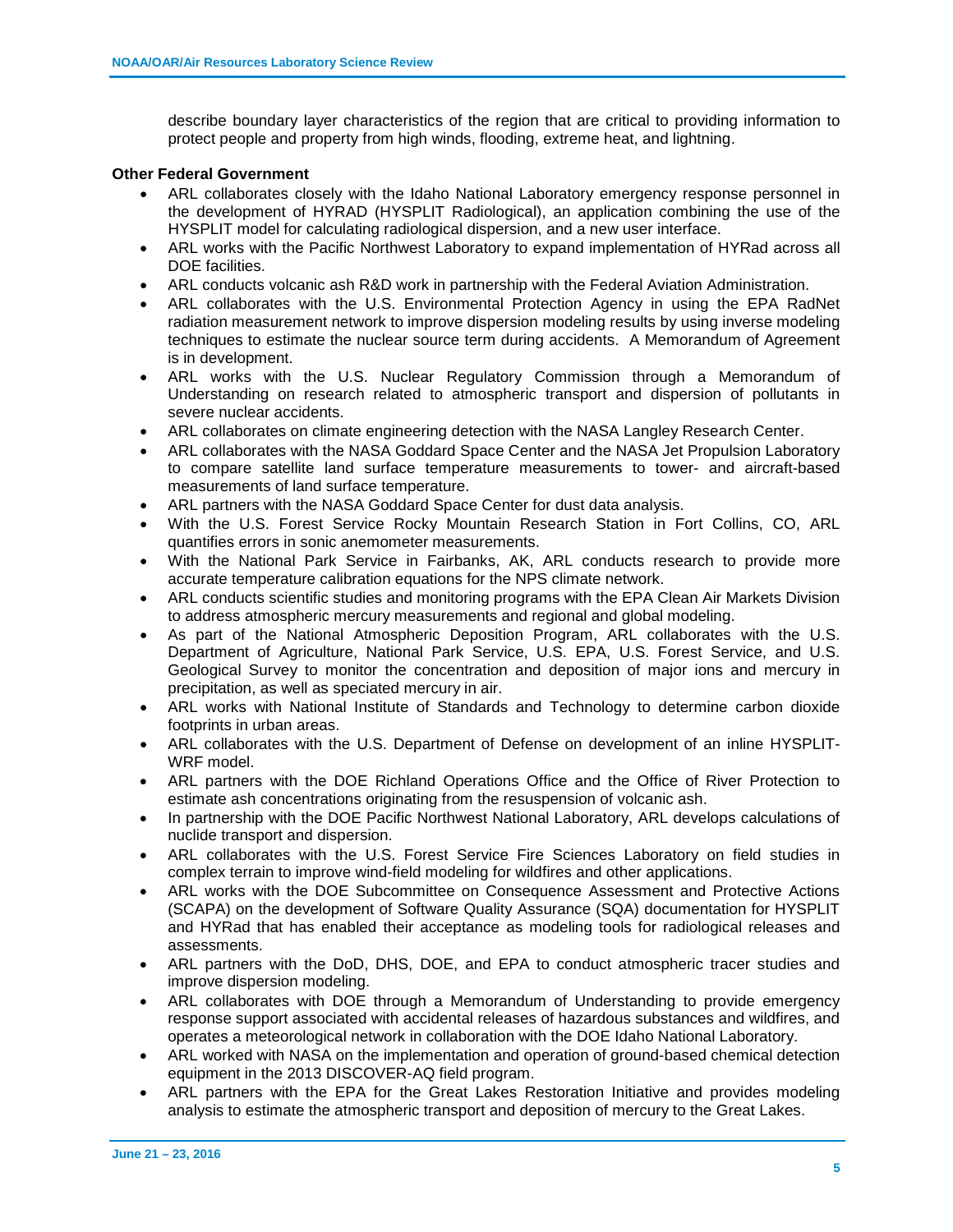- ARL was invited by the EPA to conduct modeling analysis of atmospheric fate and transport of dioxin in response to Deepwater Horizon Oil Spill and to investigate potential impacts of emissions from in-situ sea-surface oil burning.
- ARL collaborates with the USGS to investigate climate issues and carry out trajectory-based analysis.
- ARL provided data and assistance to the USGS for mapping mercury emissions sources in North America.
- ARL leads a team of researchers from NOAA, NASA, USDA, and University of Texas to develop a dust climate indicator for the National Climate Assessment.
- ARL works with the DOE National Nuclear Security Administration on mutually relevant applied meteorological topics, including dispersion/plume modeling, mesonet and upper air data collection, and analysis for national security and non-proliferation projects, operations, and experiments (Nevada National Security Site, Shock Physics Experiments, Wind in the Willows).

# **Non-Government Organizations**

- ARL collaborates with the University Corporation for Atmospheric Research for chemical data assimilation and analog-based uncertainty quantification to improve decision-making in public health and air quality.
- ARL partners with the Cristal Baltimore Research Center on a photocatalysis project to study the conversion of  $NO<sub>x</sub>$  to nitrate on a photocatalytic surface.
- ARL collaborates with Remote Sensing Systems (RSS) on stratospheric temperature research. RSS is a scientific research company specializing in satellite microwave remote sensing of the earth.
- ARL partners with the Belfort Instrument Company to develop and test new sensors and shields for air temperature, wind speed, and precipitation measurements.
- ARL collaborates closely with the National Center for Atmospheric Research at the NCAR/NOAA/FAA precipitation testbed for the World Meteorological Organization Solid Precipitation InterComparison Experiment.
- At the Exploratorium Science Museum in San Francisco, CA, ARL designed and implemented environmental program studies and exhibits.
- ARL worked with the Biodiversity Research Institute, EPA, and others on a national mercury monitoring plan.
- ARL collaborated with the Keys Marine Laboratory to install Extreme Turbulence probes on navigation structures in the Florida Keys.
- ARL partners with Vaisala to make field observations and perform numerical modeling associated with the Wind Forecast Improvement Project 2.

# **State and Local Government**

- ARL partners with the Gulf of Mexico Alliance (GOMA), a group of Federal, State, NGO, and other entities, for atmospheric chemistry and boundary layer research.
- ARL works with the Texas Commission on Environmental Quality to investigate surface layer parameterization of the WRF model and its impact on the observed nocturnal wind speed bias.
- In association with the State of Texas, ARL studies ozone production in Houston, TX.
- ARL collaborates with the State of Maryland Department of Environment on air quality monitoring and modeling and atmospheric deposition.
- ARL collaborates with the State of Idaho Idaho National Laboratory Oversight Program to provide NOAA/INL mesonet data for the State's dispersion modeling effort and to collocate observation systems in Southeast Idaho for dispersion modeling activities.
- ARL partners with the Mississippi Department of Natural Resources in the operation of the Grand Bay NERR atmospheric mercury monitoring site.
- ARL collaborates with the State of Maryland to provide information and modeling analysis to support Total Maximum Daily Load (TMDL) studies involving mercury.
- ARL provides the Clark County, Nevada, Department of Air Quality with assistance on using HYSPLIT and other tools to understand air quality issues.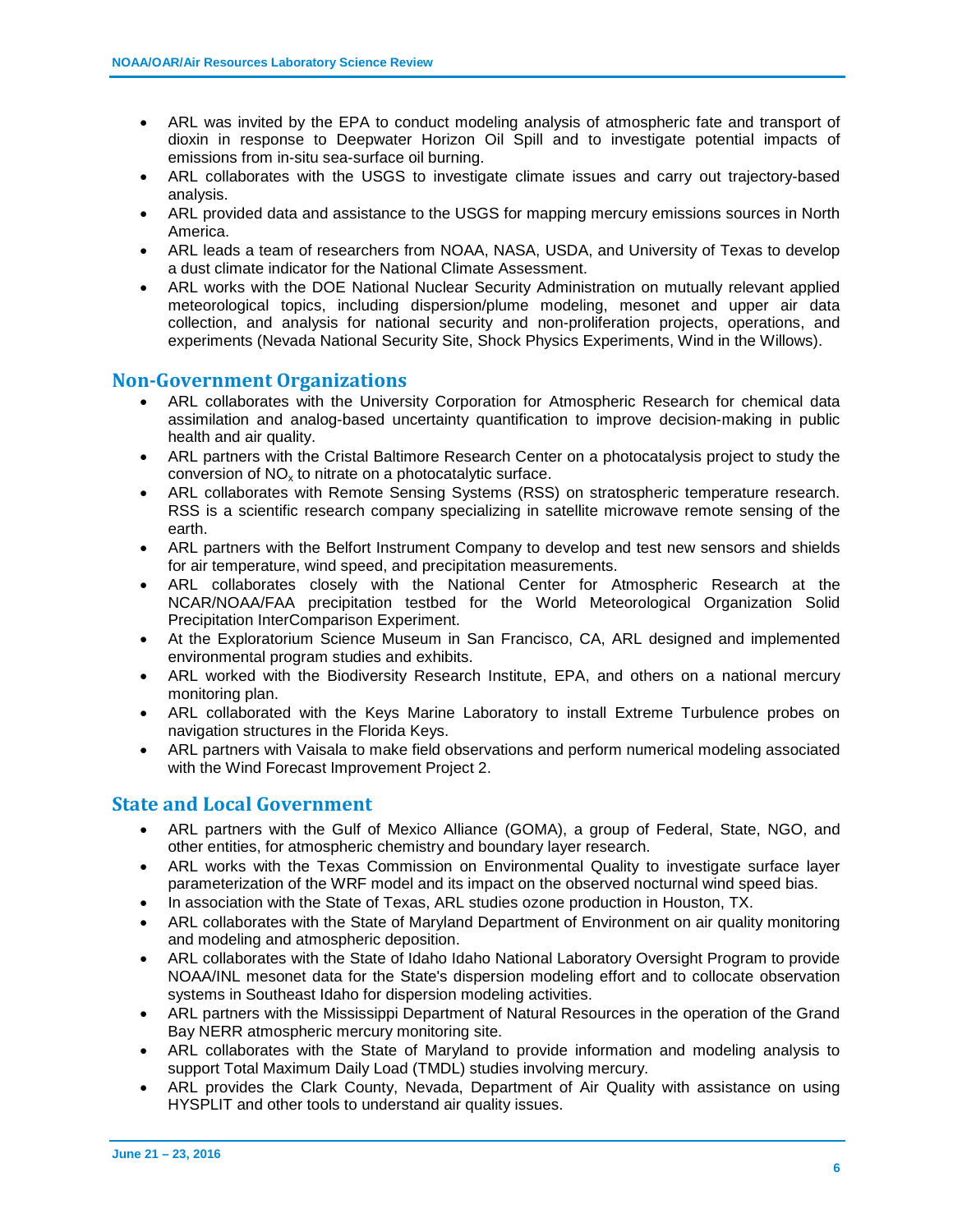• ARL collaborates with the State of Texas on development of an IDL-based Geospatial Data Processor.

## **Tribes**

- ARL collaborates with the Red Cliff Band of Lake Superior Chippewa to provide information about atmospheric mercury, including an extensive hands-on tutorial regarding trajectory-based analysis of monitoring data.
- ARL provides a meteorological tower and real-time data display as part of a community monitoring effort to Shoshone-Bannock Tribes at the Fort Hall Indian Reservation (Idaho).

# **Colleges and Universities**

- ARL collaborates with the NOAA High-Performance Computing and Communications program and Boise State University on the potential for implementing GPU computing with HYSPLIT.
- ARL collaborates with the University of Alabama at Huntsville on the development of methods for improving the predictions of convective storms.
- ARL partners with Harvard University for the Fluxes of Carbon from an Airborne Laboratory (FOCAL) project in Alaska which studied greenhouse gas emissions from arctic permafrost using eddy covariance from aircraft.
- ARL works with the University of Maryland College Park on various projects including air quality monitoring, greenhouse gas emissions, and atmospheric oxidation chemistry.
- ARL collaborate with Pennsylvania State University on atmospheric photochemical modeling.
- ARL partners with University of Iowa, Georgia Institute of Technology, University of Alabama at Huntsville, and Emory University for NASA Air Quality Applied Sciences Team (AQAST) chemical analysis.
- With Colorado State University, ARL studies tropical width research and stratospheric temperature research.
- With the University of Colorado Boulder, ARL studies stratospheric sudden warmings.
- ARL collaborates with the University of California, Davis on development of new surface layer turbulence parameterizations.
- In partnership with the University of Montana, ARL investigates upscaling permafrost flux measurements using remote sensing and models.
- ARL collaborates with the University of Tennessee Space Institute on measuring land surface temperatures from aircraft and airborne tracer studies.
- ARL partners with the University of Tennessee on application of numerical techniques from the simulation of supernova explosions to air quality modeling.
- ARL participates in the Cooperative Institute for Climate and Satellites, operated by NOAA NESDIS in collaboration with the University of Maryland Earth System Science Interdisciplinary Center and the Atmospheric and Oceanic Science department.
- ARL collaborates with the University of Delaware on precipitation chemistry and nutrient deposition studies in coastal areas.
- ARL partners with the University of Illinois on ammonia emission from fertilizer application and its representation in air quality models; precipitation chemistry and nutrient deposition; and regional climate studies.
- With the University of Virginia, ARL investigates nitrogen cycling in the environment.
- ARL and Cornell University study precipitation chemistry, nutrient deposition, and coastal eutrophication.
- ARL collaborates with the Laboratory for Atmospheric Research at Washington State University for measurements of winds, turbulence, and fluxes during field experiments.
- ARL partners with the NOAA Environmental Cooperative Science Center at Florida A&M University to study nitrogen cycling in the environment.
- With the University of Texas at El Paso, ARL conducts dust data analysis and applications.
- ARL collaborates with Florida State University, the University of Miami, the Georgia Institute of Technology, and the University of Tennessee Space Institute in atmospheric mercury measurement initiatives.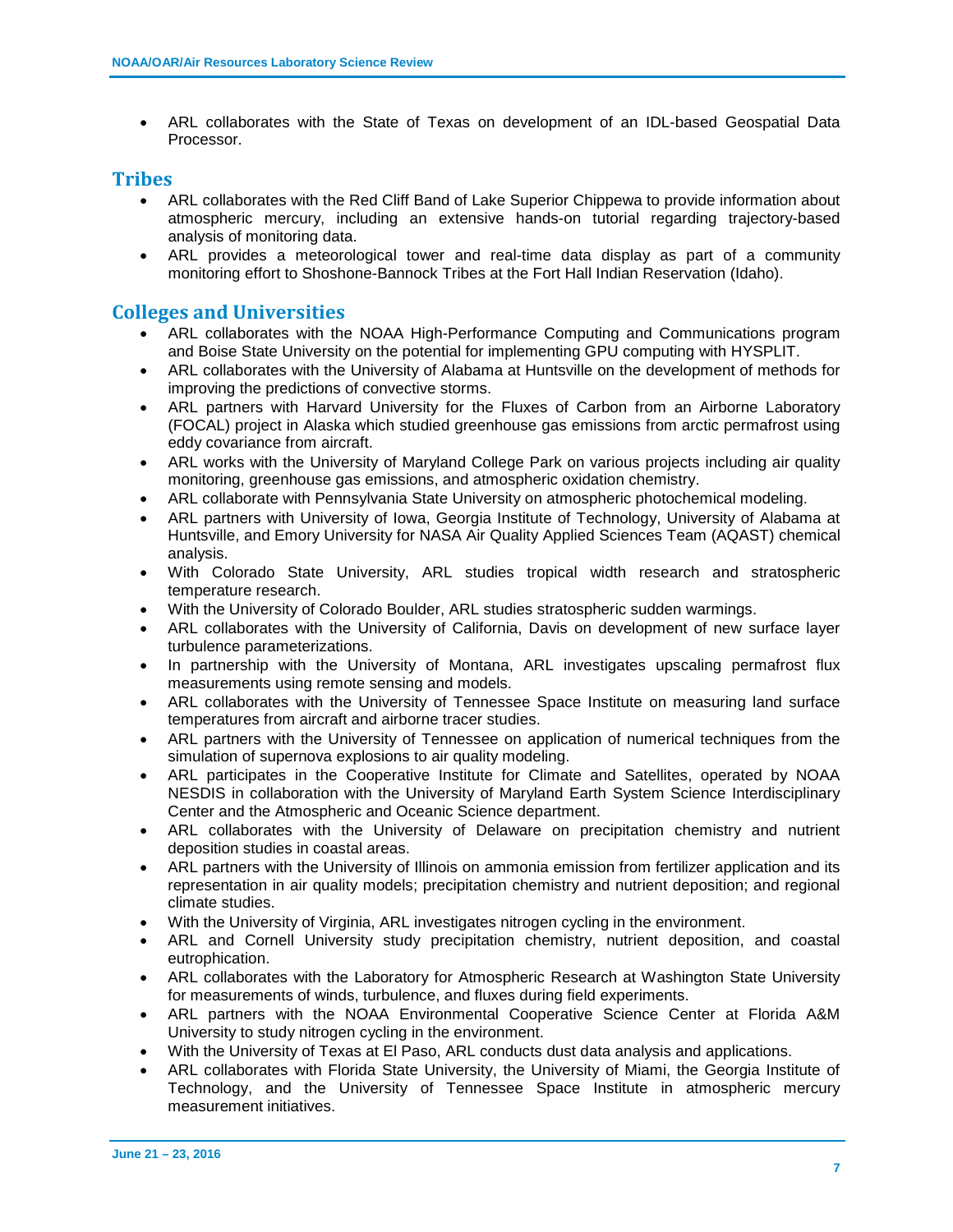- ARL collaborates with the University of Houston, Valparaiso University, and the University of Maryland in air quality field research activities.
- ARL partners with the University of Tennessee on measurements of carbon, water, and energy fluxes in different plant-climate environments.
- ARL and Washington State University participated in two field studies involving winds in complex terrain and tracer releases.
- ARL collaborates with the University of Wyoming on possible cloud-seeding studies.
- With the University of Maryland Baltimore County, ARL conducts LiDAR and photchemical modeling studies.
- ARL collaborates with Cornell University on the modeling of a multilayer particle deposition model.
- ARL and Southern Methodist University have a Memorandum of Understanding for data collection experiments in infrasound.

# **Reimbursable Support**

During this time period, ARL received (or currently receives) reimbursable support from the following federal agencies:

- Department of Energy: Collaborative dispersion research and technical services associated with the DOE Idaho National Laboratory.
- Department of Energy: Meteorology and dispersion expertise for the Nevada National Security Site operations, national security experiment support, and emergency response activities.
- Department of Energy: Ash resuspension assessment for the Hanford Site as a contribution to a program designed to process radioactive waste.
- Department of Defense: Development of HYSPLIT in-line modeling to assess fate and transport of nuclear materials in the atmosphere.
- National Park Service and U.S. Environmental Protection Agency: Funding to provide expert air quality monitoring and management assistance for the oversight of the Interagency Monitoring of Protected Visual Environments (IMPROVE) Program. IMPROVE involves particulate matter and visibility monitoring at about 170 locations nationwide.
- Federal Aviation Administration: Quantification of volcanic ash source terms to protect aircraft from ash plumes.
- U.S. Environmental Protection Agency: Great Lakes Restoration Initiative funding to estimate mercury deposition to the Great Lakes.
- U.S. Environmental Protection Agency: Support for monitoring speciated mercury at the Mauna Loa Observatory in Hawaii.
- Department of State: Support for moving HYSPLIT products into operations at the National Weather Service in support of the Comprehensive Nuclear Test Ban Treaty.
- Department of Homeland Security: Dispersion research in urban environments such as Midtown Manhattan.
- Department of Homeland Security: Support to put HYSPLIT products into a Geo-Targeted Alerting System (GTAS) Reverse 911 notification system.
- National Aeronautics and Space Administration: Funding for a detailed examination of the relevant meteorological and atmospheric transport and diffusion components of the Mars Science Laboratory Program.
- Battelle Pacific Northwest National Laboratory: Funding for dispersion modeling studies for surface and elevated emissions sources at the Idaho National Laboratory Advanced Test Reactor.
- Southern Methodist University: Funding for forecasts and meteorological data in remote southern Nevada to support infrasound non-proliferation research.
- Government of Canada: Funding to expand the IMPROVE Program into Canada and to advance the long-term cooperation on the sharing of air quality visibility data.

During this time period, ARL received (or currently receives) reimbursable support from the following state agencies and institutions: